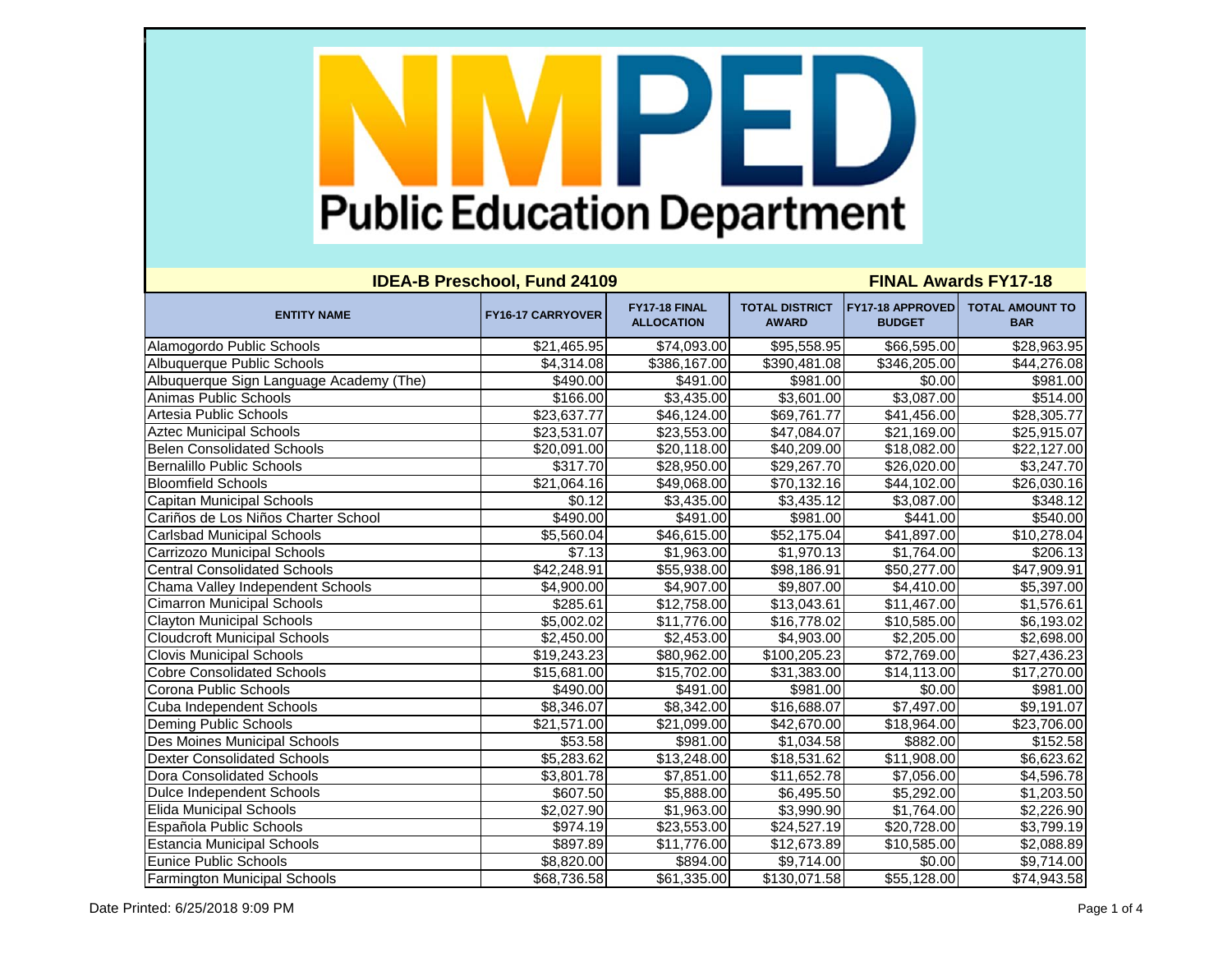| <b>IDEA-B Preschool, Fund 24109</b>              |                          |                                    | <b>FINAL Awards FY17-18</b>           |                                   |                                      |  |
|--------------------------------------------------|--------------------------|------------------------------------|---------------------------------------|-----------------------------------|--------------------------------------|--|
| <b>ENTITY NAME</b>                               | <b>FY16-17 CARRYOVER</b> | FY17-18 FINAL<br><b>ALLOCATION</b> | <b>TOTAL DISTRICT</b><br><b>AWARD</b> | FY17-18 APPROVED<br><b>BUDGET</b> | <b>TOTAL AMOUNT TO</b><br><b>BAR</b> |  |
| <b>Floyd Municipal Schools</b>                   | \$228.58                 | \$13,739.00                        | \$13,967.58                           | \$12,349.00                       | \$1,618.58                           |  |
| <b>Fort Sumner Municipal Schools</b>             | \$1,310.16               | \$5,397.00                         | \$6,707.16                            | \$4,851.00                        | \$1,856.16                           |  |
| Gadsden Independent Schools                      | \$14,982.17              | \$76,056.00                        | \$91,038.17                           | \$68,359.00                       | \$22,679.17                          |  |
| <b>Gallup-McKinley County Schools</b>            | \$70,448.61              | \$126,105.00                       | \$196,553.61                          | $\overline{$113,343.00}$          | \$83,210.61                          |  |
| <b>Grady Municipal Schools</b>                   | \$1,072.97               | \$1,472.00                         | \$2,544.97                            | \$1,323.00                        | \$1,221.97                           |  |
| <b>Grants/Cibola County Schools</b>              | \$32.89                  | \$25,515.00                        | \$25,547.89                           | \$0.00                            | \$25,547.89                          |  |
| Hagerman Municipal Schools                       | \$1,488.28               | \$6,870.00                         | \$8,358.28                            | \$6,174.00                        | \$2,184.28                           |  |
| <b>Hatch Valley Public Schools</b>               | \$2,559.01               | \$13,347.00                        | \$15,906.01                           | \$14,113.00                       | \$1,793.01                           |  |
| <b>Hobbs Municipal Schools</b>                   | \$63,214.00              | \$63,298.00                        | \$126,512.00                          | \$56,892.00                       | \$69,620.00                          |  |
| Hondo Valley Public Schools                      | \$622.28                 | \$1,963.00                         | \$2,585.28                            | \$1,764.00                        | \$821.28                             |  |
| Horizon Academy West                             | \$317.50                 | \$1,963.00                         | \$2,280.50                            | \$1,764.00                        | \$516.50                             |  |
| <b>House Municipal Schools</b>                   | \$331.48                 | \$4,416.00                         | \$4,747.48                            | \$3,969.00                        | \$778.48                             |  |
| J. Paul Taylor Academy                           | \$490.00                 | \$491.00                           | \$981.00                              | \$0.00                            | \$981.00                             |  |
| Jal Public Schools                               | \$3,361.03               | \$10,844.00                        | \$14,205.03                           | \$9,747.00                        | \$4,458.03                           |  |
| Jemez Mountain Public Schools                    | \$5,880.00               | \$5,888.00                         | \$11,768.00                           | \$5,292.00                        | \$6,476.00                           |  |
| Jemez Valley Public Schools                      | \$6,387.68               | \$5,888.00                         | \$12,275.68                           | \$5,292.00                        | \$6,983.68                           |  |
| La Promesa Early Learning Center                 | \$490.00                 | \$491.00                           | \$981.00                              | \$441.00                          | \$540.00                             |  |
| Lake Arthur Municipal Schools                    | \$43.84                  | \$2,944.00                         | \$2,987.84                            | \$2,646.00                        | \$341.84                             |  |
| Las Cruces Public Schools                        | \$61,499.40              | \$139,844.00                       | \$201,343.40                          | \$125,692.00                      | \$75,651.40                          |  |
| Las Vegas City Public Schools                    | \$2.57                   | \$8,342.00                         | \$8,344.57                            | \$7,497.00                        | \$847.57                             |  |
| Logan Municipal Schools                          | \$0.93                   | \$5,397.00                         | \$5,397.93                            | \$4,851.00                        | \$546.93                             |  |
| Lordsburg Municipal Schools                      | \$30,470.29              | \$27,969.00                        | \$58,439.29                           | \$25,138.00                       | \$33,301.29                          |  |
| Los Alamos Public Schools                        | \$5,611.19               | \$19,627.00                        | \$25,238.19                           | \$17,641.00                       | \$7,597.19                           |  |
| Los Lunas Public Schools                         | \$55,920.14              | \$52,503.00                        | \$108,423.14                          | \$47,190.00                       | \$61,233.14                          |  |
| Loving Municipal Schools                         | \$2.36                   | \$6,870.00                         | \$6,872.36                            | \$6,174.00                        | \$698.36                             |  |
| Lovington Municipal Schools                      | \$18,270.39              | \$34,348.00                        | \$52,618.39                           | \$30,872.00                       | \$21,746.39                          |  |
| Magdalena Municipal Schools                      | \$22.92                  | \$11,286.00                        | \$11,308.92                           | \$10,144.00                       | \$1,164.92                           |  |
| <b>Maxwell Municipal Schools</b>                 | \$1,345.73               | \$2,453.00                         | \$3,798.73                            | \$2,205.00                        | \$1,593.73                           |  |
| McCurdy Charter School                           | \$490.00                 | \$0.00                             | \$490.00                              | \$441.00                          | \$49.00                              |  |
| <b>Melrose Municipal Schools</b>                 | \$117.63                 | \$4,416.00                         | \$4,533.63                            | \$3,969.00                        | \$564.63                             |  |
| Mesa Vista Consolidated Schools                  | \$476.43                 | \$4,416.00                         | \$4,892.43                            | \$3,969.00                        | \$923.43                             |  |
| Mission Achievement and Success (MAS) Charter Sc | \$1,470.00               | \$1,472.00                         | \$2,942.00                            | \$1,323.00                        | \$1,619.00                           |  |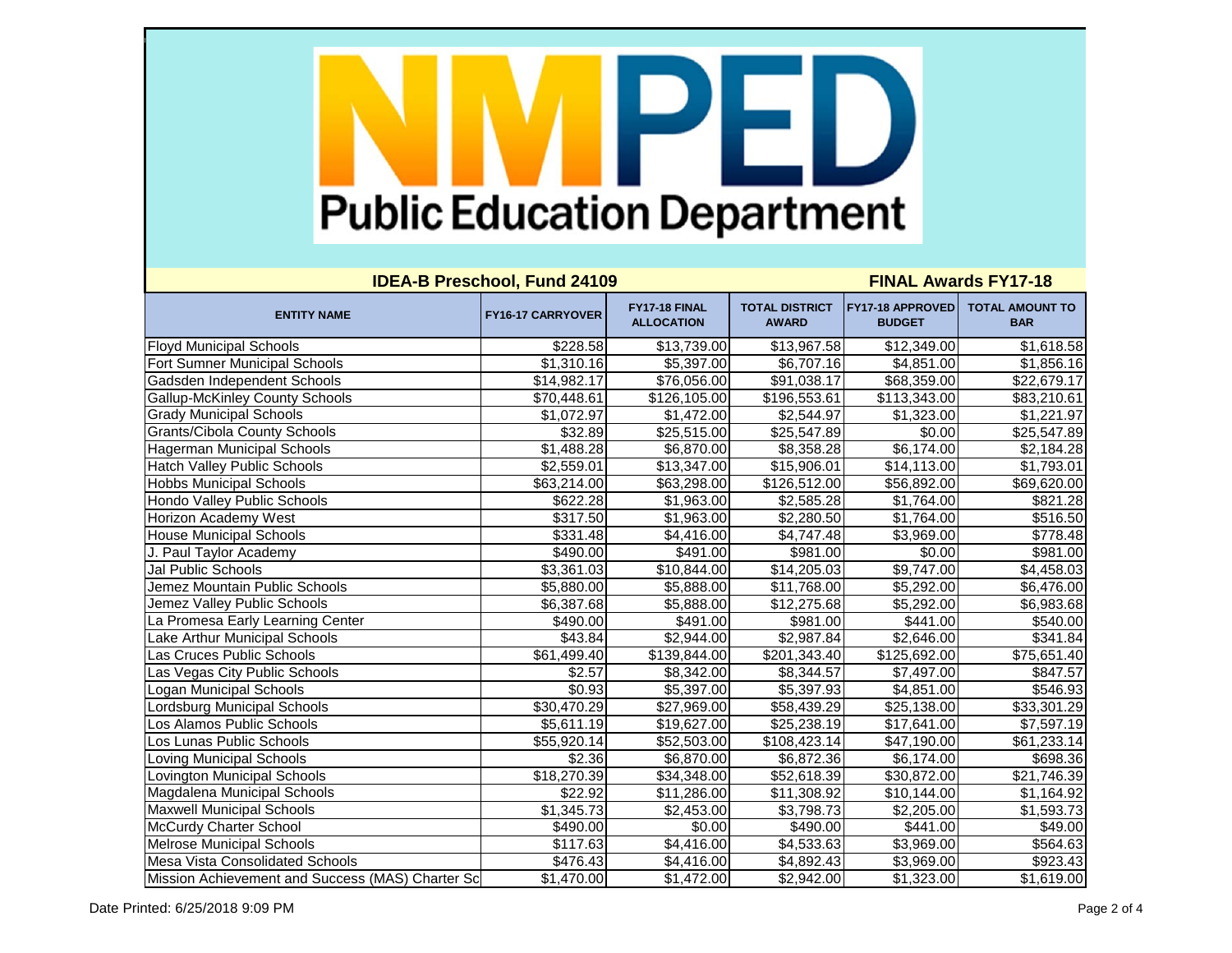| <b>IDEA-B Preschool, Fund 24109</b>            |                          |                                    | <b>FINAL Awards FY17-18</b>           |                                          |                                      |  |
|------------------------------------------------|--------------------------|------------------------------------|---------------------------------------|------------------------------------------|--------------------------------------|--|
| <b>ENTITY NAME</b>                             | <b>FY16-17 CARRYOVER</b> | FY17-18 FINAL<br><b>ALLOCATION</b> | <b>TOTAL DISTRICT</b><br><b>AWARD</b> | <b>FY17-18 APPROVED</b><br><b>BUDGET</b> | <b>TOTAL AMOUNT TO</b><br><b>BAR</b> |  |
| Montessori Elementary School (The) (TMES)      | \$490.00                 | \$491.00                           | \$981.00                              | \$441.00                                 | \$540.00                             |  |
| Mora Independent Schools                       | \$6,370.00               | \$6,379.00                         | \$12,749.00                           | \$5,733.00                               | \$7,016.00                           |  |
| Moriarty-Edgewood School District              | \$8,520.93               | \$45,143.00                        | \$53,663.93                           | \$40,574.00                              | \$13,089.93                          |  |
| <b>Mosquero Municipal Schools</b>              | \$1,244.69               | \$1,963.00                         | \$3,207.69                            | \$1,764.00                               | \$1,443.69                           |  |
| Mountainair Public Schools                     | \$7,110.53               | \$7,851.00                         | \$14,961.53                           | \$7,056.00                               | \$7,905.53                           |  |
| NM School for the Blind and Visually Impaired  | \$980.00                 | \$981.00                           | \$1,961.00                            | \$882.00                                 | \$1,079.00                           |  |
| NM School for the Deaf                         | \$1,960.00               | \$1,963.00                         | \$3,923.00                            | \$1,764.00                               | \$2,159.00                           |  |
| North Valley Academy                           | \$490.00                 | \$491.00                           | \$981.00                              | \$441.00                                 | \$540.00                             |  |
| Pecos Independent School District              | \$7,350.00               | \$7,360.00                         | \$14,710.00                           | \$6,615.00                               | \$8,095.00                           |  |
| Peñasco Independent Schools                    | \$1,711.45               | \$4,907.00                         | \$6,618.45                            | \$4,410.00                               | \$2,208.45                           |  |
| Pojoaque Valley Public Schools                 | \$360.88                 | \$2,944.00                         | \$3,304.88                            | \$2,646.00                               | \$658.88                             |  |
| <b>Portales Municipal Schools</b>              | \$13,069.97              | \$22,939.00                        | \$36,008.97                           | \$20,618.00                              | \$15,390.97                          |  |
| Quemado Independent Schools                    | \$1,960.00               | \$1,963.00                         | \$3,923.00                            | \$1,764.00                               | \$2,159.00                           |  |
| Questa Independent Schools                     | \$2,940.00               | \$2,944.00                         | \$5,884.00                            | \$2,646.00                               | \$3,238.00                           |  |
| <b>Raton Public Schools</b>                    | \$4,200.59               | \$27,478.00                        | \$31,678.59                           | \$24,697.00                              | \$6,981.59                           |  |
| REC <sub>7</sub>                               | \$0.00                   | \$7,938.00                         | \$7,938.00                            | \$0.00                                   | \$7,938.00                           |  |
| <b>Reserve Independent Schools</b>             | \$2,194.22               | \$5,397.00                         | \$7,591.22                            | \$4,851.00                               | \$2,740.22                           |  |
| Rio Rancho Public Schools                      | \$30,247.80              | \$52,994.00                        | \$83,241.80                           | \$48,072.00                              | \$35,169.80                          |  |
| Roswell Independent Schools                    | \$61,949.85              | \$96,174.00                        | \$158,123.85                          | \$86,441.00                              | \$71,682.85                          |  |
| Ruidoso Municipal Schools                      | \$3,426.22               | \$27,969.00                        | \$31,395.22                           | \$25,138.00                              | \$6,257.22                           |  |
| San Jon Municipal Schools                      | \$820.85                 | \$4,416.00                         | \$5,236.85                            | \$3,969.00                               | \$1,267.85                           |  |
| Sandoval Academy of Bilingual Education (SABE) | \$490.00                 | \$491.00                           | \$981.00                              | \$441.00                                 | \$540.00                             |  |
| Santa Fe Public Schools                        | \$1,408.64               | \$46,615.00                        | \$48,023.64                           | \$41,897.00                              | \$6,126.64                           |  |
| Santa Rosa Consolidated Schools                | \$8,820.00               | \$8,832.00                         | \$17,652.00                           | \$7,938.00                               | \$9,714.00                           |  |
| <b>Silver Consolidated School District</b>     | \$1,175.65               | \$22,571.00                        | \$23,746.65                           | \$20,287.00                              | \$3,459.65                           |  |
| <b>Socorro Consolidated Schools</b>            | \$18,131.00              | \$18,155.00                        | \$36,286.00                           | \$16,318.00                              | \$19,968.00                          |  |
| <b>Springer Municipal Schools</b>              | \$0.14                   | \$3,925.00                         | \$3,925.14                            | \$3,528.00                               | \$397.14]                            |  |
| <b>Taos Municipal Schools</b>                  | \$21,561.00              | \$21,590.00                        | \$43,151.00                           | \$19,405.00                              | \$23,746.00                          |  |
| Taos Integrated School of the Arts             | \$490.00                 | \$491.00                           | \$981.00                              | \$441.00                                 | \$540.00                             |  |
| <b>Tatum Municipal Schools</b>                 | \$1,536.03               | \$18,155.00                        | \$19,691.03                           | \$16,318.00                              | \$3,373.03                           |  |
| <b>Texico Municipal Schools</b>                | \$3,689.04               | \$9,323.00                         | \$13,012.04                           | \$8,379.00                               | \$4,633.04                           |  |
| Truth or Consequences Municipal Schools        | \$1,896.86               | \$10,844.00                        | \$12,740.86                           | \$9,747.00                               | \$2,993.86                           |  |